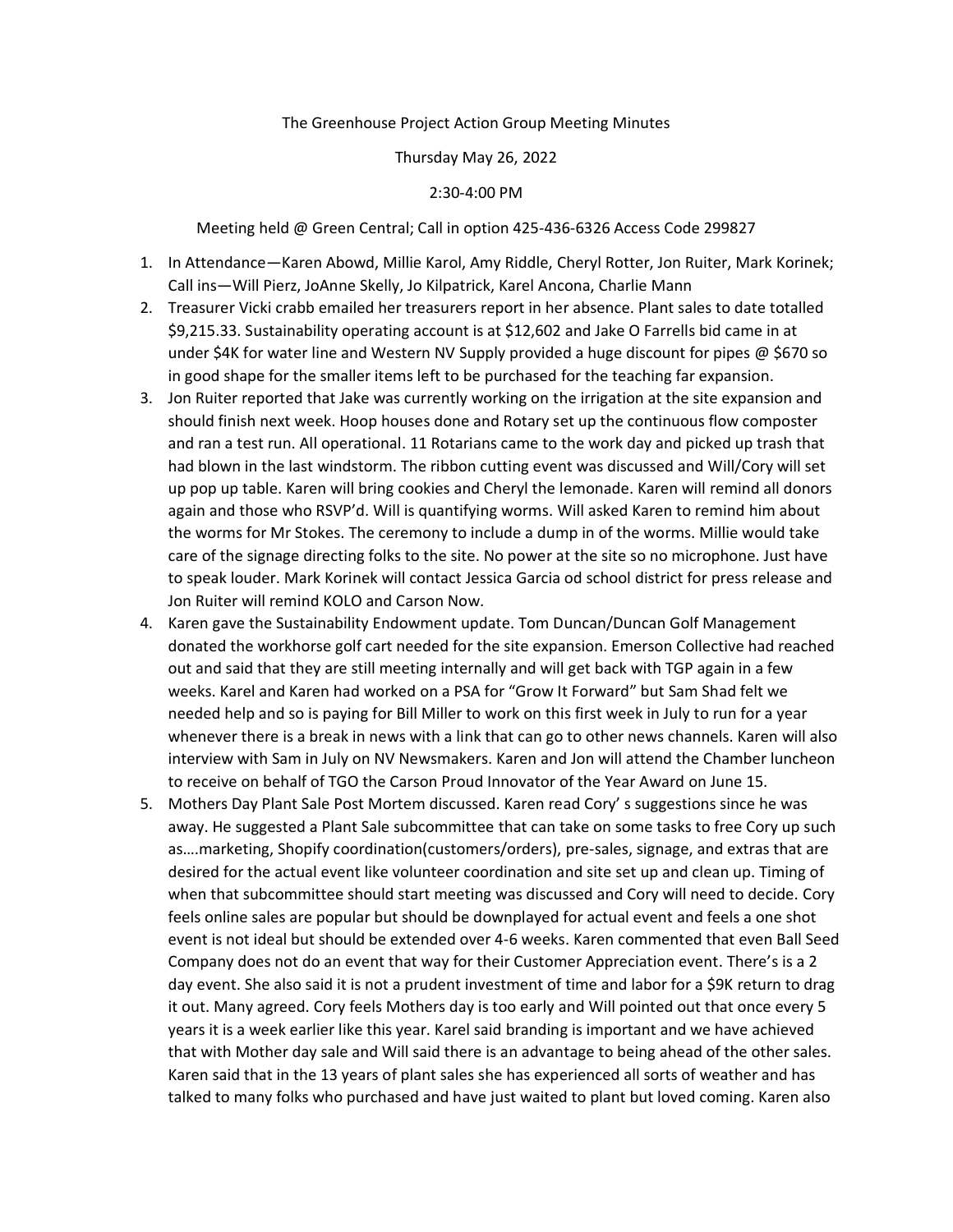said it has snowed on Memorial day so thinking you can postpone and have better weather is not a reliable plan. Trying to do something in June to September for an Open House just gets in the way of Harvest Dinner planning which starts then. Charlie Mann did say that one week later would allow more of his students to be there though in years past that was not an issue. Again dragging this event out is not efficient and perhaps online sale should be cut on either side of the event. Cory suggested a stronger CHS presence though the students we had were stellar as were the volunteers. He suggested that the education coordinator and AG teachers should coordinate student shifts to help with sale and site prep. Activities for kids could be coordinated by students. They could also help market the sale to teachers. Parking was tough though the volunteers did a great job. Corys suggestion was a good one that pre order pickups be a completely different time and or day so more can park on site and not in ROTC lot. Jon Ruiter suggested rotating the Plant Sale between Foothill and Green Central every other year. Parking would not be an issue at the hospital. Jo offered a pop up tent for hospital site. A sheltered cahiers station is needed. BoBBA Babes were a great add but food truck was not. Amy felt no need for volunteers to meet the day before the sale just an hour before sale starts. She did feel there should be an overlap in shifts for first shift to train second shift. Leave at 10:15 not 10. Coffee and donuts that Jo brought were appreciated and gift cards used for pizza were great for later shift. Jo said the site should be sparkly clean for these events which is part of what the subcommittee should tackle to get things ready. Raffle brought in some revenue so should be repeated as did the build a basket sale. Cheryl thought perhaps only 30 baskets next time as a limited quantity. They sold about 20 with average price of \$25. She and Jo and June felt the baskets should be pre-packed with herbs and flowers and aprons be an add on. She suggested doing a banner next year for better signage, sticks instead of tags, more rectangular tables and removing the chairs. Cheryl though cashiers should be in outdoor classroom but Karen mentioned she and Vicki were able to greet every customer and direct them to basket sales and raffle and folks had wagon loads of plants to check out and too tough to haul up to outdoor classroom. Face painting suggested to go in breezeway between bathrooms. Karen feels old flower baskets should be planted with petunias to sell.

- 6. Jon gave the Executive Director update. He provided the produce number attached. 6 new flower basket signs installed and flower baskets would be picked up June 1 by Casinelli. 66 baskets downtown and 10 business baskets. Produce at 689 lbs putting since records were kept totals at 23,000 pounds donated to date. Jon gave the Greenhouse manger update. Spring crops being harvested and summer crops on their way. Busy but productive. Cory trying to wrap up AmeriCorps hiring. Perhaps 3 members for the summer starting June 1. Existing crew and staff awesome and deserving of kudos. Work on expansion site was previously reported. Upcoming tours with Capital Circle Initiative, and Sierra Desert Garden Club. Boys and Girls Club start in July on site. Volunteer opportunities are on the calendar.
- 7. Assistant greenhouse manager Will Pierz reported on Foothill garden site. He is hardening off transplants of tomatoes, peppers, eggplant, squash and melons; raking depressed beds not mounding this year. Has Kohlrabi, napa cabbage and cooking greens growing. Harvested less than 1 lb of strawberries. Pulling over wintered carrots. Did bug trapping for fermented fertilizer. Had a class from Truckee visiting the bee hotel.
- 8. Education coordinator Amy said website is live and is still adding to it. Karen asked that action group volunteering be added and also asked that all volunteers contact info be added the TGP